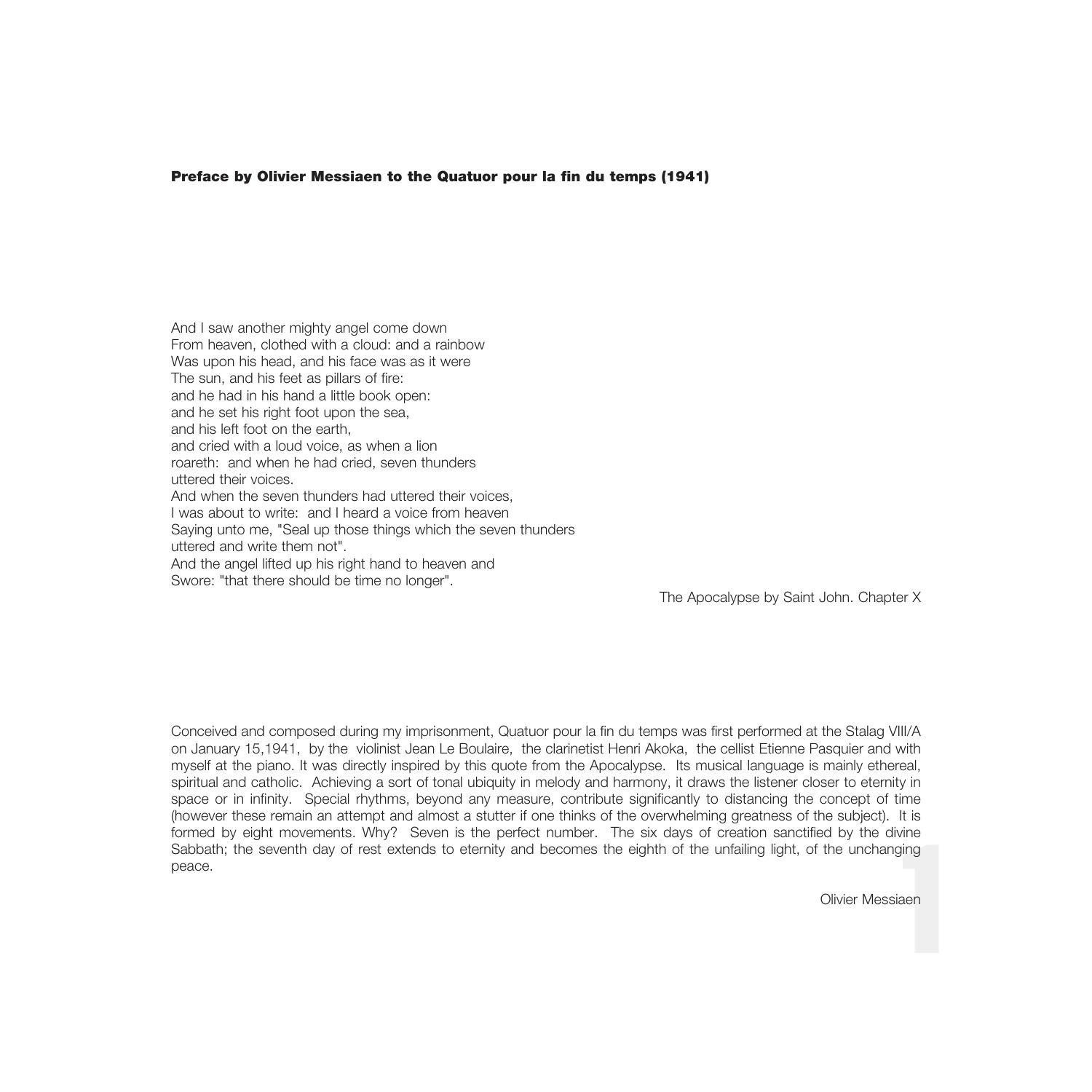# 1 Crystal liturgy

Between three and four in the morning, the birds awaken: a soloist blackbird or a nightingale improvises, surrounded by granules of sound and by a halo of trills lost high up among the trees. Shifting this to a religious level, the result is the harmonious silence of Heaven.

### 2 Vocalise, for the Angel announcing the end of time

The first and last part (very short) evoke the strength of this powerful angel, surrounded by a rainbow and clothed in clouds, with one foot on the sea and the other on the earth. In the central part are the impalpable harmonies of Heaven. On the piano, sweet cascades of blue-orange chords surround the smooth melody (performed by the violin and cello) with their distant chimes.

#### 3 The Abyss of the Birds

Solo clarinet. The abyss represents time with its sorrows and fatigue. The birds are the opposite of time, they depict our desire for light, stars, rainbows and joyous voices.

## 4 Interlude

A *scherzo* of more extroverted character than the other movements, but still linked to them by a few "melodic reminders".

## 5 Praise to the Eternity of Jesus

Jesus is considered here as the Word Incarnate. A long, infinitely slow phrase of the cello, magnified by love and reverence: a powerful and sweet Word Incarnate, whose years will never end. The melody majestically unfolds at a kind of tender and sovereign remove. "In the beginning was the Word, and the Word was with God, and the Word was God".

## 6 Dance of Fury, for the seven trumpets

Rhythmically this is the most characteristic piece of the series. The four instruments play in unison imitating movements of the gong and the trumpets (the first six trumpets of the Apocalypse followed by the various catastrophes, the trumpet of the seventh angel who announces the end of time). Use of increased values, rhythmic augmentations or diminutions, non retrograding rhythms. Music like stone, formidable resounding granite. Irresistible movements of steel, enormous blocks of deep red fury, of frozen drunkenness. Near the end of the piece, the terrible *fortissimo* of the theme is heard above all - thanks to the augmentation and change of register of its different notes.

# 7 Rainbow Vortex, for the Angel Announcing the End of Time

Some passages of the second movement reappear here. The Angel full of power appears and, above all, the rainbow that covers him (the rainbow: symbol of peace, of wisdom and all luminous and sonorous vibrations). In my dreams I hear and see different chords and melodies, known colors and shapes. Then, after this transitional stage, I move into the unreal and ecstatically suffer a whirlwind like movement, a rotating swarm of superhuman sounds and colors. These swords of fire, the blue-orange lava flows and the sudden stars; here is the whirlwind, here is the rainbow.

# 8 Glory to the Immortality of Jesus

A long<br>specifii<br>life to i<br>toward A long violin solo which contrasts with the cello's solo of the fifth movement. Why this second glory? It addresses more specifically the second aspect of Jesus, Jesus become man, the Word Incarnate reborn immortal to communicate His life to us. It is all love. Its slow rise towards the highest note is the ascension of man towards his God, the son of God toward his Father, the divine creature towards Paradise.